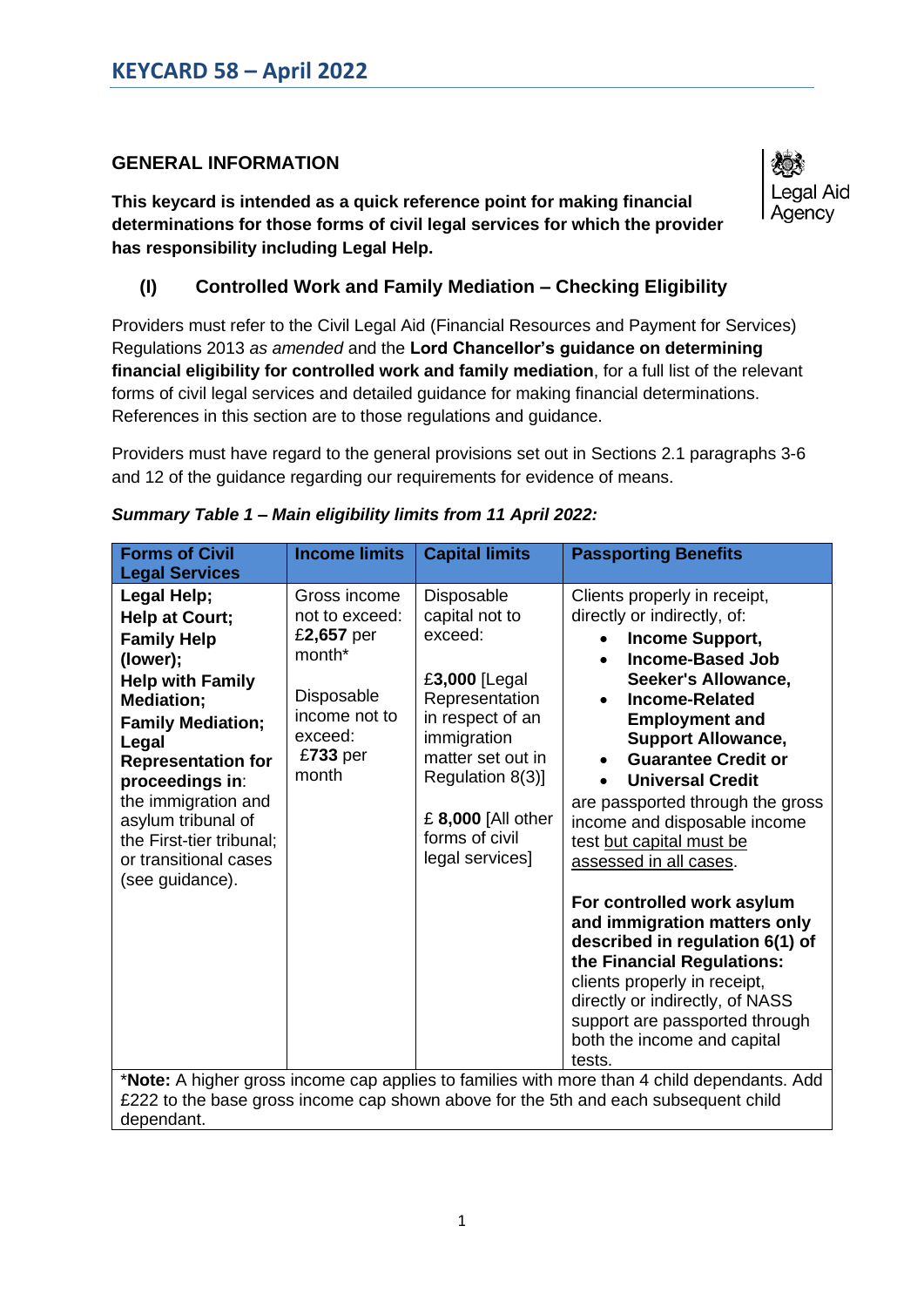### **STEP BY STEP GUIDE for controlled work and family mediation**



**Step One** Establish whether or not the client has a partner whose means should be aggregated for the purposes of the financial determination (see Reg.16 and section 4.2 of the guidance).

**Step Two** Establish whether the client is properly in receipt, directly or indirectly, of a 'passporting' benefit and therefore automatically satisfies the income test, (refer to the 'passporting' arrangements stated in summary table 1 on page 1). If the client **is** passported go directly to Step Five. If the client is **not** passported go to Step Three.

**Step Three** For any cases which are not 'passported' calculate the gross income of the client, including the income of their partner, (refer to section 5 of the guidance). Where gross income is above £2,657 per month, then the client is ineligible for all forms of civil legal services covered by this keycard and the application must be refused without any further calculations being performed. Certain sources of income must be disregarded, and a higher gross income cap applies to families with more than 4 child dependants (refer to summary table 1).

**Step Four** For those clients whose gross income is not more than £2,657 per month, calculate disposable income. Fixed allowances are made for dependants and employment expenses, and these are set out in the table below. Other deductions can be made for: tax; national insurance; maintenance paid; housing costs; child-care costs incurred because of remunerative work or a course of study outside of the home (where the individual receives study-related income); and criminal legal aid contributions. If the resulting disposable income is above £733 per month then funding must be refused (without any further calculations being necessary).

| <b>Fixed rate allowances (per month) from 11 April 2022:</b> |         |  |
|--------------------------------------------------------------|---------|--|
| Employment Expenses (employees only)                         | £45     |  |
| <b>Dependants Allowances:</b>                                |         |  |
| Partner                                                      | £191.41 |  |
| Child aged 15 or under                                       | £307.64 |  |
| Child aged 16 or over                                        | £307.64 |  |
| <b>Housing cap (for those without</b>                        | £545    |  |
| dependants)                                                  |         |  |

**Step Five** Where a client's disposable income is assessed below the relevant limit or the client is passported on income (except where client is passported on NASS support as per summary table 1), it is still necessary to calculate the client's disposable capital. See section 7 of the guidance for details of how to calculate capital; this will include the value of the client's interests in disputed assets to the extent that they exceed the maximum subject matter of dispute disregard of £100,000. If the resulting capital is above the relevant limit (see summary table 1), then the application must be refused.

**Step Six** For those clients whose income and capital have been calculated (or *deemed*, if passported) to be below the relevant limits, the client can be awarded funding**. Controlled Work and Family Mediation are non-contributory forms of civil legal services.**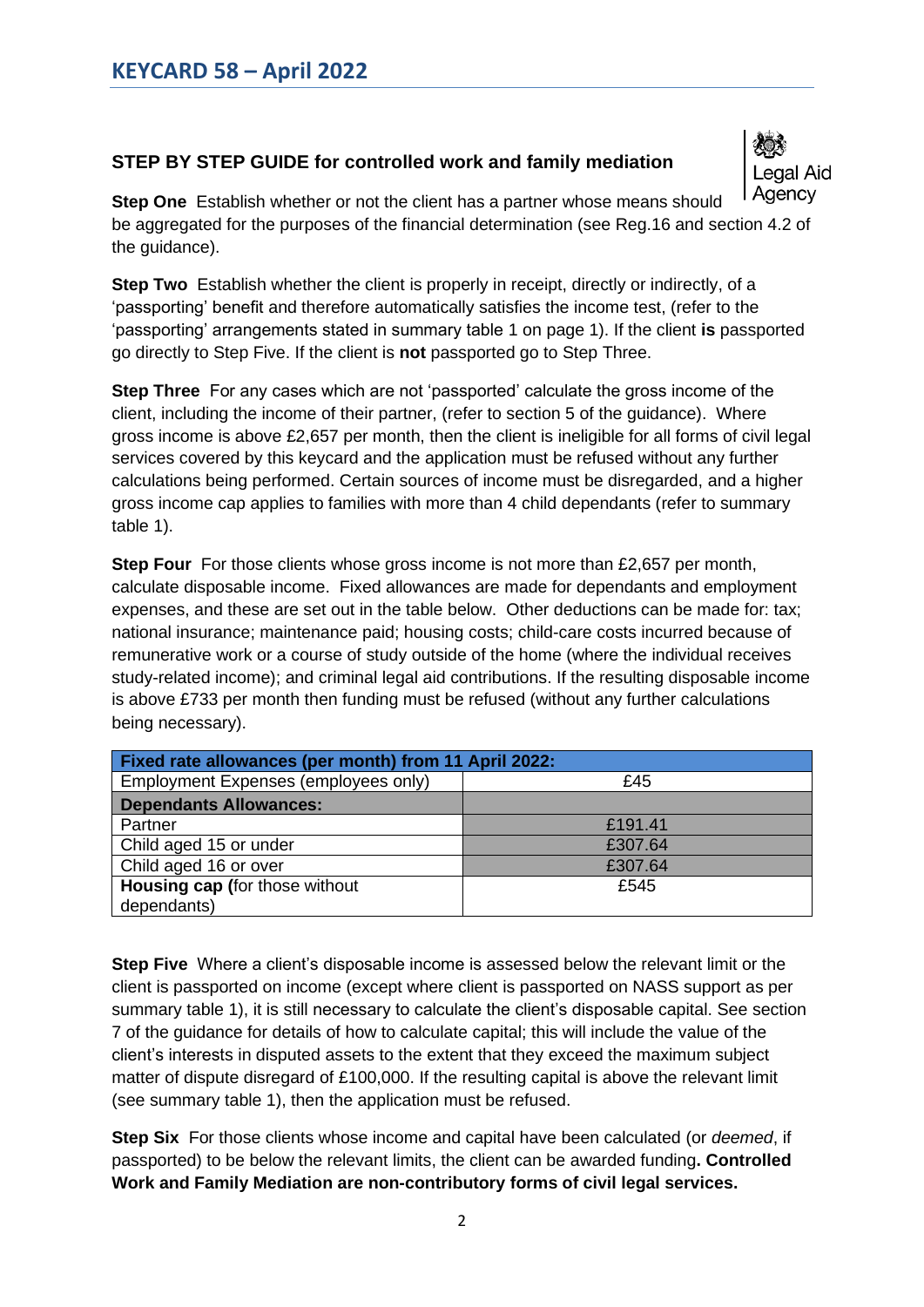## **(II) Licensed Work – Checking Eligibility for Emergency Representation**

Providers must refer to the Civil Legal Aid (Financial Resources and Payment for Services) Regulations 2013 *as amended* and the **Lord Chancellor's guidance on determining financial eligibility for certificated work** for guidance on Family Help (Higher) and Full Representation cases**.** References in this section are to those regulations and the certificated work guidance.

egal Aid

Providers who are authorised to make a determination that a client qualifies for emergency representation under their delegated functions should refer to the guidance to ascertain whether the individual is *likely* to be eligible.

A determination that an individual qualifies for emergency representation may be made on the basis of limited information and documents; however, the determination must be revoked following the receipt of the substantive amendment application and full information if the individual is ineligible.

| <b>Forms of Civil</b><br><b>Legal Services</b>                                                                                                                                                           | <b>Income limits</b>                                                                                                                | <b>Capital limits</b>                                                                                                                                                                                             | <b>Passporting Benefits</b>                                                                                                                                                                                                                                                                                                                                                                                                                            |
|----------------------------------------------------------------------------------------------------------------------------------------------------------------------------------------------------------|-------------------------------------------------------------------------------------------------------------------------------------|-------------------------------------------------------------------------------------------------------------------------------------------------------------------------------------------------------------------|--------------------------------------------------------------------------------------------------------------------------------------------------------------------------------------------------------------------------------------------------------------------------------------------------------------------------------------------------------------------------------------------------------------------------------------------------------|
| <b>Full</b><br><b>Representation</b><br>(see guidance);<br><b>Family Help</b><br>(Higher).                                                                                                               | Gross income<br>not to exceed:<br>£2,657 per<br>month <sup>*</sup><br>Disposable<br>income not to<br>exceed:<br>$£733$ per<br>month | Disposable<br>capital not to<br>exceed:<br>£3,000 [Legal<br>Representation in<br>respect of an<br>immigration<br>matter set out in<br>Regulation 8(3)]<br>£ 8,000 [All other<br>forms of civil<br>legal services] | Clients properly in receipt,<br>directly or indirectly, of:<br><b>Income Support,</b><br><b>Income-Based Job</b><br>$\bullet$<br>Seeker's Allowance,<br>Income-Related<br>$\bullet$<br><b>Employment and</b><br><b>Support Allowance,</b><br><b>Guarantee Credit or</b><br>$\bullet$<br><b>Universal Credit</b><br>$\bullet$<br>are passported through the gross<br>income and disposable income<br>test but capital must be assessed<br>in all cases. |
| * <b>Note:</b> A higher gross income cap applies to families with more than 4 child dependants. Add<br>£222 to the base gross income cap shown above for the 5th and each subsequent child<br>dependant. |                                                                                                                                     |                                                                                                                                                                                                                   |                                                                                                                                                                                                                                                                                                                                                                                                                                                        |

*Summary Table 2 – Main eligibility limits from 11 April 2022:*

**NB there is a waiver of eligibility limits in proceedings relating to domestic violence, female genital mutilation protection orders and forced marriage (See Reg. 12 and section 2.6 of the guidance for details of all eligibility waivers).**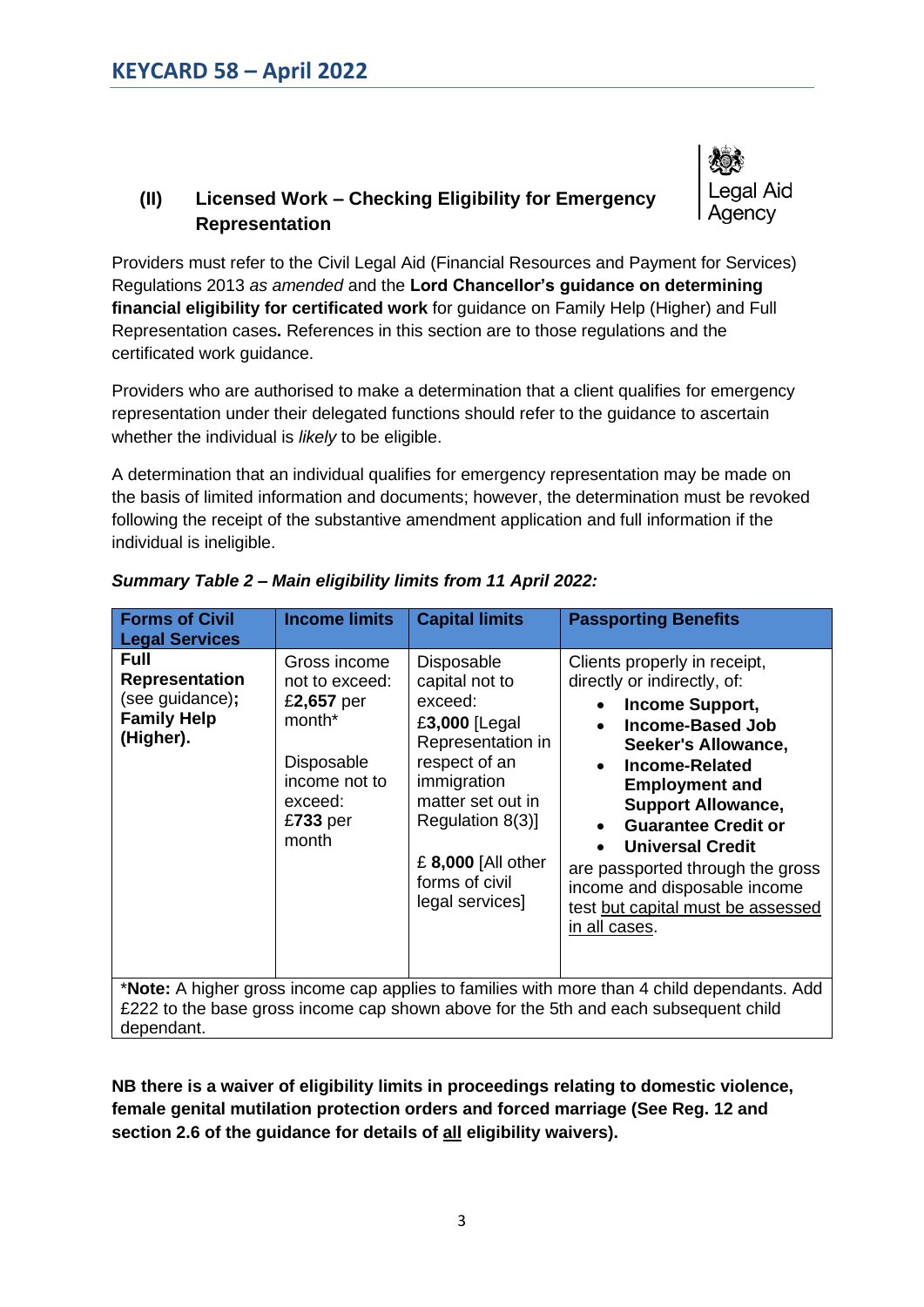### **STEP BY STEP GUIDE for licensed work**

egal Aid Agency

**Step One** Establish whether or not the client has a partner whose means should be aggregated for the purposes of the financial determination (see Reg.16 and section 3.1 of the guidance).

**Step Two** Establish whether the client is properly in receipt, directly or indirectly, of a 'passporting' benefit and therefore automatically satisfies the income test, (refer to the 'passporting' arrangements stated in summary table 2 on page 3). If the client **is** passported go directly to Step Five. If the client is **not** passported go to Step Three.

**Step Three** For any cases which are not 'passported' calculate the gross income of the client, including the income of their partner (where applicable). Where gross income is above £2,657 per month, then the client is ineligible unless a waiver applies (such as the domestic violence waiver). Certain sources of income must be disregarded, and a higher gross income cap applies to families with more than 4 child dependants (refer to summary table 2).

**Step Four** For those clients whose gross income is not more than £2,657 per month (or where a waiver applies), calculate disposable income. Fixed allowances are made for dependants and employment expenses, and these are set out in the table below. Other deductions can be made for: tax; national insurance; maintenance paid; housing costs; childcare costs incurred because of remunerative work or a course of study outside of the home (where the individual receives study-related income); and criminal legal aid contributions. If the resulting disposable income is above £733 per month then the client is ineligible (unless a waiver applies) and funding must be refused.

| <b>Fixed rate allowances (per month) from 11 April 2022:</b> |         |  |
|--------------------------------------------------------------|---------|--|
| Employment Expenses (employees only)                         | £45     |  |
| <b>Dependants Allowances:</b>                                |         |  |
| Partner                                                      | £191.41 |  |
| Child aged 15 or under                                       | £307.64 |  |
| Child aged 16 or over                                        | £307.64 |  |
| <b>Housing cap (for those without</b>                        | £545    |  |
| dependants)                                                  |         |  |

**Step Five** Where a client's disposable income is assessed below the relevant limit (or a waiver applies) or the client is passported on income, it is still necessary to calculate the client's disposable capital. See sections 6 and 7 of the guidance for details of how to calculate capital (and section 9 for business capital); this will include the value of the client's interests in disputed assets to the extent that they exceed the maximum subject matter of dispute disregard of £100,000. If the resulting capital is above the relevant limit (see summary table 2), then the application must be refused unless a waiver applies.

**Step Six** Contributions may be payable as a condition of the substantive grant of funding as set out in the table below: